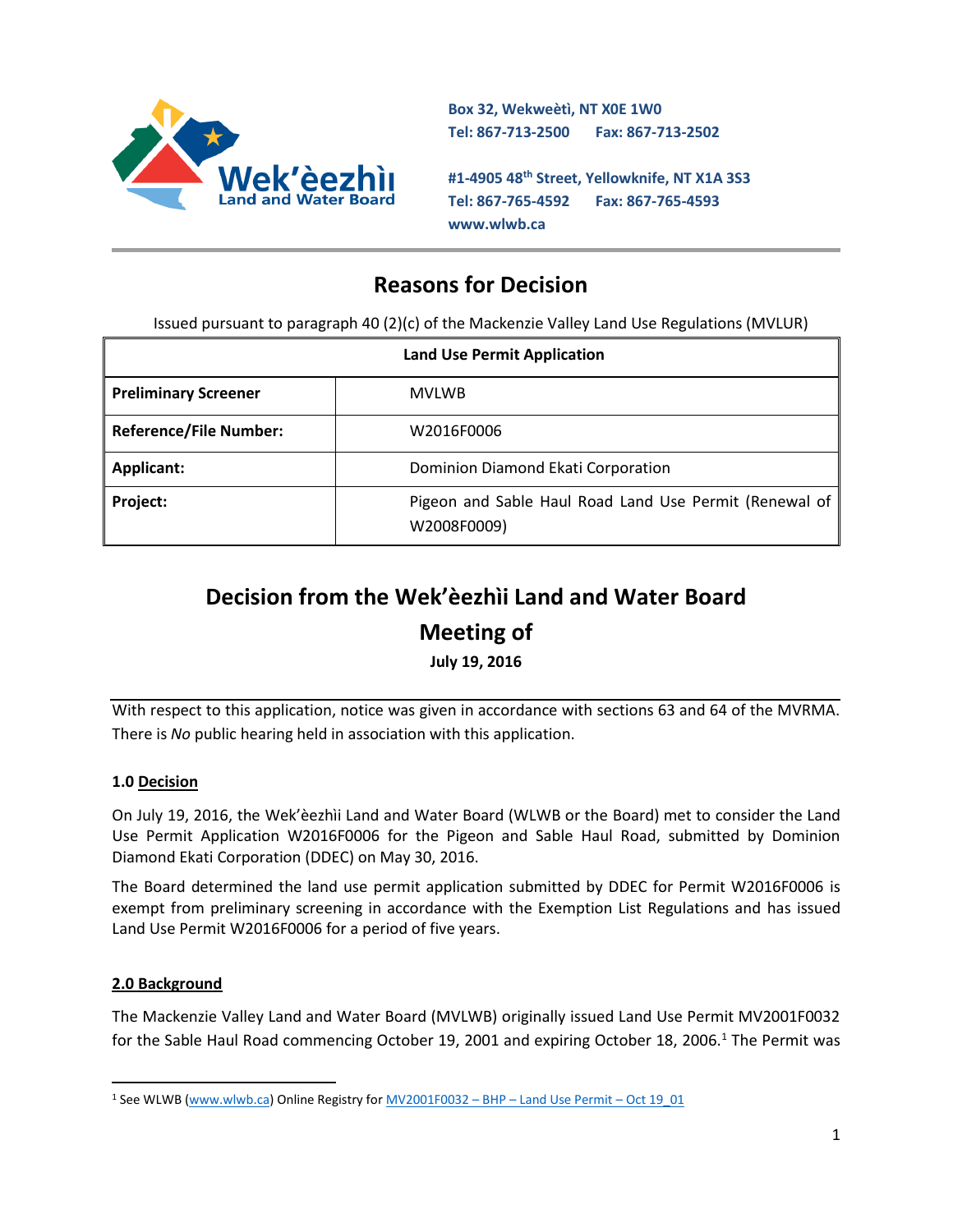for the construction and operation of a haul road to the Sable Pit development, as per the application dated April 25, 2001. This haul road passes by the Pigeon pit development. This Permit includes the construction of water crossings, caribou crossings, and the development of a spur road to access and set up facilities at Falcon Lake for the purpose of road watering. A two-year Extension was granted to the Permittee on November 28, 2006.<sup>2</sup> The Permit was then renewed in 2009 (W2008F0009),<sup>3</sup> and again extended in 2014.<sup>4</sup> This Permit is set to expire on September 10, 2016. DDEC began constructing the road to Sable on March 30, 2016.<sup>5</sup>

DDEC submitted a land use permit application (W2016F0006)<sup>6</sup> for the renewal of its current Permit W2008F0009, on May 30, 2016. Board staff conducted a conformity check and deemed the application complete on June 8, 2016.<sup>7</sup>

The application and a draft Land Use Permit were distributed on June 8, 2016. Reviewers were requested to submit comments prior to June 29, 2016. Comments were submitted by the Government of the Northwest Territories, Environment and Natural Resources Department (GNWT-ENR), the GNWT-Lands Inspector, the GNWT-Department of Lands, the Independent Environmental Monitoring Agency (IEMA), the North Slave Metis Alliance (NSMA), and Board staff. The GNWT-Lands Inspector confirmed that DDEC does not require a land lease for the activities included in the Permit. GNWT-Department of Lands recommended the Permit be granted; GNWT-ENR had no comments. Proponent responses were received on July 6, 2016.

#### **3.0 Reasons for Decision**

#### **3.1 Preliminary Screening**

 $\overline{\phantom{a}}$ 

DDEC identified in its cover letter that the purpose, activities, location, and scope of the Pigeon and Sable Haul Road Land Use Permit remains the same as those presented in BHP Diamonds Inc.'s 2000 Sable, Pigeon, Beartooth Environmental Assessment Report which was reviewed and approved by the Mackenzie Valley Environmental Impact Review Board (Review Board) in 2001.<sup>8</sup>

DDEC has requested the Board determined this application to be exempt from preliminary screening. This request is made pursuant to Schedule 1 (section 2), Part 1 paragraph 2 of the Exemption List Regulations pursuant to subsection 143 (1) of the MVRMA which states:

"A development, or a part thereof, for which renewal of a permit, licence or authorization is requested that (a) has not been modified; and (b) has fulfilled the requirements of the environmental assessment process established by the Mackenzie Valley Resource

<sup>&</sup>lt;sup>2</sup> See WLWB Online Registry fo[r MV01F32-ExtensionApproved-Nov06](http://www.mvlwb.ca/Boards/WLWB/Registry/2001/MV2001F0032/MV01F32-ExtensionApproved-Nov06.pdf)

<sup>3</sup> See WLWB Online Registry for W2008F0009 - BHP - Land Use Permit - [Issuance Documents](http://www.mvlwb.ca/Boards/WLWB/Registry/2008/W2008F0009/W2008F0009%20-%20BHP%20-%20Land%20Use%20Permit%20-%20Issuance%20Documents%20-%20Sable%20Haul%20Road%20-%20Sep%2011_09.pdf) - Sable Haul Road - Sep 11\_09

<sup>4</sup> See WLWB Online Registry for W2008F0009 - Ekati - Land Use Permit - [Extension Approved](http://www.mvlwb.ca/Boards/WLWB/Registry/2008/W2008F0009/W2008F0009%20-%20Ekati%20-%20Land%20Use%20Permit%20-%20Extension%20Approved%20-%20Aug%2012_14.pdf) - Aug 12\_14

<sup>&</sup>lt;sup>5</sup> See WLWB Online Registry for <u>W2008F0009 - Ekati - Sable Haul Road - [48 hr Notification of Persons in Charge -](http://www.mvlwb.ca/Boards/WLWB/Registry/2008/W2008F0009/W2008F0009%20-%20Ekati%20-%20Sable%20Haul%20Road%20-%2048%20hr%20Notification%20of%20Persons%20in%20Charge%20-%20Mar%2028_16.pdf) Mar 28\_16.pdf</u>

 $6$  See WLWB Online Registry for W2016F0006 – Ekati – Pigeon and Sable Haul Road – [Land Use Permit Application](http://www.mvlwb.ca/Boards/WLWB/Registry/2016/W2016F0006/W2016F0006%20-%20Ekati%20-%20Pigeon%20and%20Sable%20Haul%20Road%20-%20Land%20Use%20Permit%20Application%20-%20May%2030_16.pdf) – May 30\_16

<sup>7</sup> See WLWB Online Registry for W2016F0006 – Ekati – [Pigeon and Sable Haul Road](http://www.mvlwb.ca/Boards/WLWB/Registry/2016/W2016F0006/W2016F0006%20-%20Ekati%20-%20Pigeon%20and%20Sable%20Haul%20Road%20-%20Land%20Use%20Permit%20-%20Application%20Complete%20Letter%20-%20Jun%208_16.pdf) – Land Use Permit – Application Complete Letter – Jun  $8$  16

<sup>8</sup> See Review Board [\(http://reviewboard.ca\)](http://reviewboard.ca/) Online Registry for file Sable, Pigeon Beartooth Pipes Expansion, EA99-004: [http://reviewboard.ca/registry/project.php?project\\_id=2](http://reviewboard.ca/registry/project.php?project_id=2)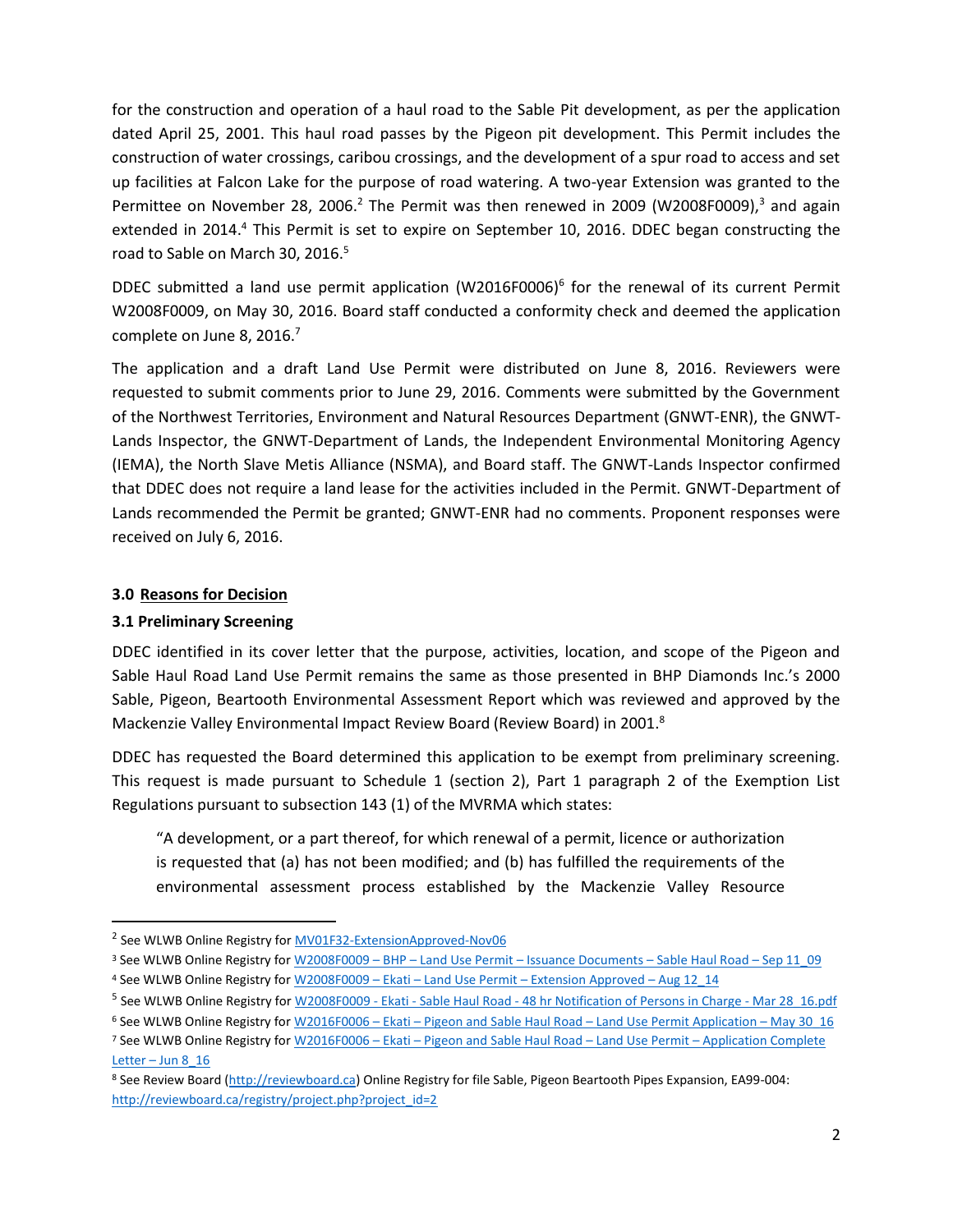Management Act, the Canadian Environmental Assessment Act or the Environmental Assessment Review Process Guidelines Order."

The Board believes the activities and location identified in this Land Use Permit application for renewal of the Pigeon and Sable Haul Road all support the construction, operation and maintenance of the Sable Haul Road and therefore fall within the activities previously approved during the 2001 Environmental Assessment.

### 1. the Board has determined the application submitted by DDEC for Permit W2016F0006 is exempt *from preliminary screening in accordance with the Exemption List Regulations.*

#### **3.2 Land Use Permit – Scope and Conditions**

#### 3.2.1 Scope

This Land Use Permit, once issued, will allow the Permittee to conduct the following land use operation:

*The construction, operation, and maintenance of a haul road to the Pigeon and Sable Pit developments, including the construction of water crossings, caribou crossings, and the development of a spur road to access and set up facilities at Falcon Lake for the purpose of road watering.* 

Construction of caribou crossing was permitted in issuance of Land Use Permit W2008F0009 in 2009 to mitigate the impacts of the haul road on caribou access to habitat, but was not included in the scope at that time. The Board has included construction of caribou crossings in the scope of the draft Land Use Permit. No reviewer comments were submitted on the scope of the draft Permit.

#### 3.2.2 Land Use Permit Conditions

Together with the item for review, Board staff distributed a draft Land Use Permit with updated standard conditions to reflect the current MVLWB Standard Land Use Permit Conditions Template. Two non-standard conditions have been included in this Permit:

Condition #32 "Reclamation Planning" – *The Permittee shall adhere to the approved Closure and Reclamation Plan.*

The "Closure and Reclamation Plan" referred to in Condition #32 of Land Use Permit W2016F0006 is in reference to Version 2.4 of DDEC's Interim Closure and Reclamation Plan, or any subsequently approved Closure and Reclamation Plan for the Ekati site that is applicable to the Pigeon and Sable Haul Road. This condition has also been included in the Pigeon Pit Land Use Permit (W2016D0005) as well as the Sable Development Permit (W2016D0003). Similar conditions have also been included in DDEC's Lynx Pit (W2013D0006) and Lynx Waste Rock Storage Area (W2015D0005) Permits.

Condition #19 "Caribou Crossings" – *Prior to construction of caribou crossings, the Permittee shall submit information on the location and design of caribou crossings which incorporates input from Aboriginal organizations to the Board. The Permittee shall ensure caribou crossings are constructed in accordance with this information.*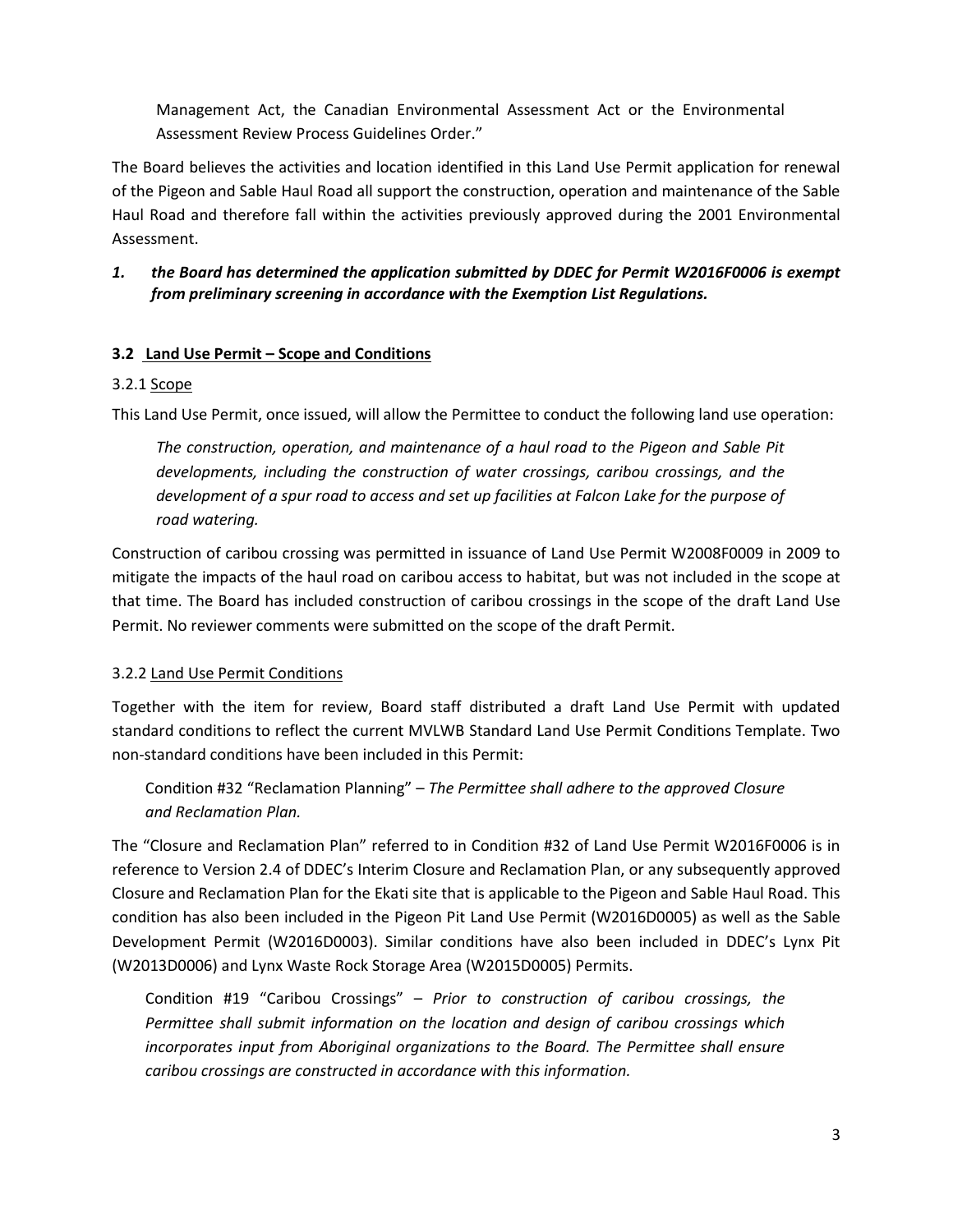A non-standard condition requiring submission of a Caribou Crossings Plan, for approval, was included in the Ekati Lynx Permit W2013D0006 to "ensure that the crossings plan [was] developed in a collaborative manner."<sup>9</sup> The Board has included a similar condition for the Pigeon and Sable Haul Road to create consistency between conditions for all haul roads at Ekati.

The Board has determined that DDEC's caribou crossings information for the Pigeon and Sable Haul Road not be for approval because DDEC has already submitted a document with a proposed design for the caribou crossings along this road and outlined the engagement DDEC conducted with aboriginal organizations in developing the design and selecting the locations (see Map #2).<sup>10</sup> In a follow-up e-mail with Board staff (attached) DDEC explained that it will continue to work with aboriginal organizations once the crossings are built, prior to determining them complete:

*[DDEC has] committed to bringing community members back to [Pigeon and Sable Haul Road] site to inspect the constructed crossings to ensure adequate crossing width, that the slope of crossing allows for safe movement of caribou, and that the surface of crossing is adequately smooth for caribou, and more generally that [the information collected] has been implemented. Crossings will be improved as recommended at this time.*

During the review period, NSMA recommended the Traditional Knowledge Elders Group (TKEG) developed for the Jay Project be consulted in development of these caribou crossings (NSMA comment #1). IEMA requested that other interested parties, in addition to aboriginal organizations, have an opportunity to provide comment on the design details and locations of caribou crossings; IEMA recommended the condition be reworded (IEMA comment #2). In response to IEMA, DDEC identified that the TKEG is specific to Jay but confirmed that TK experts provided by IBA Groups. DDEC responded to IEMA stating:

*Condition 19 does not preclude any parties from providing input on the Plan, but rather places emphasis on the importance of collaboration with Aboriginal organisations in selecting the location and design of caribou crossings.* 

In consideration of the information provided in the February 16, 2016 document, DDEC's commitments to ongoing engagement prior to finalizing the design of caribou crossing (response to Board staff e-mail), and DDEC's openness to receiving input from other interested parties (response to IEMA comment #2 and NSMA comment #1), the Board has included the condition as written above because DDEC has demonstrated that the crossings are being developed in a collaborative manner.

#### *2. The Board has issued Land Use Permit W2016F0006 for a period of five years.*

#### **3.3 Management Plans**

l

Standard land use permit conditions require land use permit holders to adhere to approved Waste Management, Engagement, and Spill Contingency Plans. DDEC has approved versions of all these Plans.

<sup>9 9</sup> See WLWB Online Registry for W2013D0006 - Ekati Lynx - Land Use Permit - [Reasons for Decision -](http://www.mvlwb.ca/Boards/WLWB/Registry/2013/W2013D0006/W2013D0006%20-%20Ekati%20Lynx%20-%20Land%20Use%20Permit%20-%20Reasons%20for%20Decision%20-%20April%2030_14.pdf) April 30\_14.pdf

<sup>&</sup>lt;sup>10</sup> See WLWB Online Registry for W2008F0009 - Ekati - Sable Haul Road - [Caribou Crossings -](http://www.mvlwb.ca/Boards/WLWB/Registry/2008/W2008F0009/W2008F0009%20-%20Ekati%20-%20Sable%20Haul%20Road%20-%20Caribou%20Crossings%20-%20Feb%2016_16.pdf) Feb 16\_16.pdf